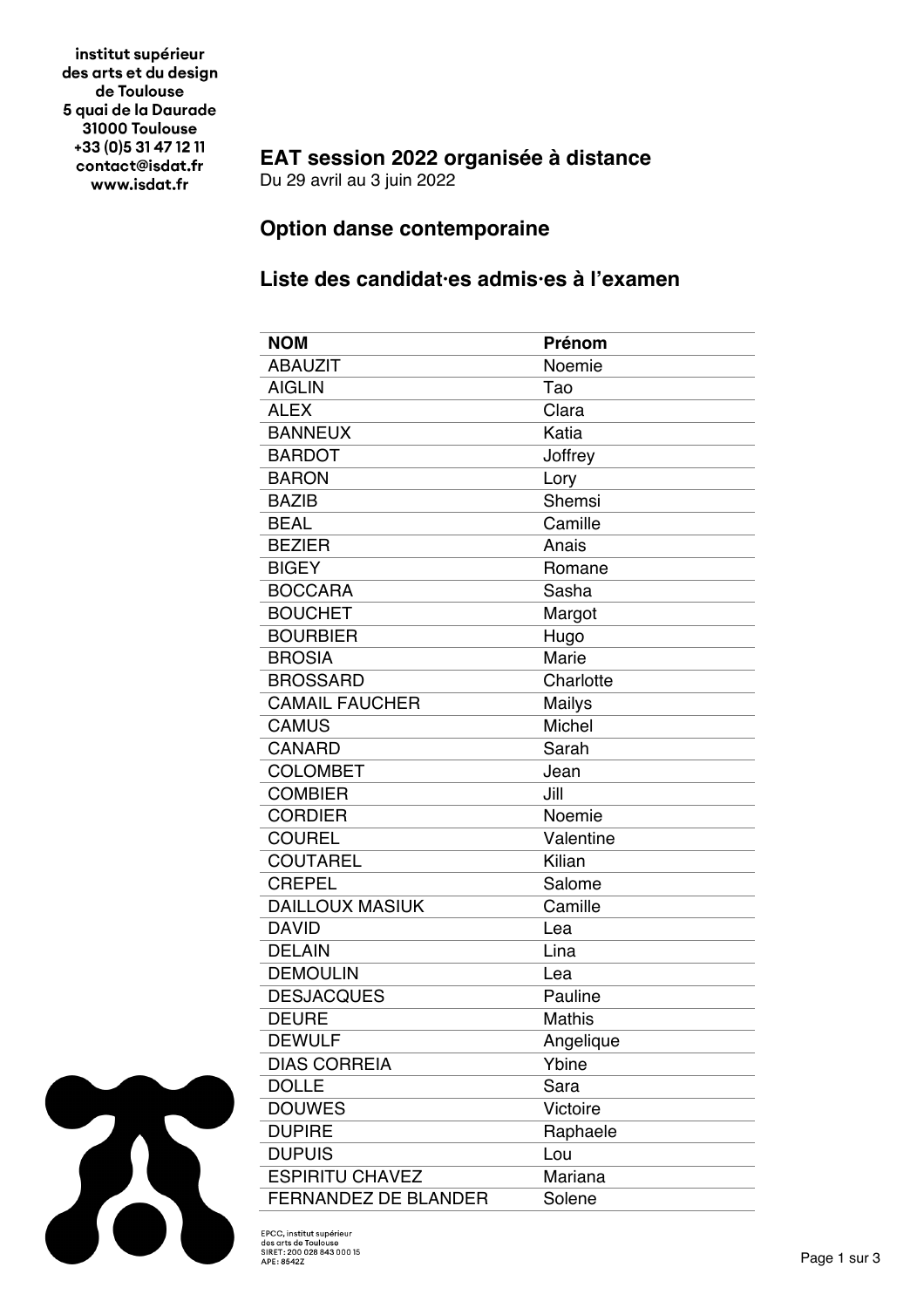| <b>NOM</b>              | Prénom                 |
|-------------------------|------------------------|
| <b>FILLIAUDEAU</b>      | Lucine                 |
| <b>FIOSSI</b>           | Nina                   |
| <b>FRANCOIS</b>         | Coralie                |
| <b>FUENTES</b>          | <b>Blandine</b>        |
| <b>GALLARD</b>          | Amandine               |
| <b>GAMA</b>             | Ambre                  |
| <b>GAQUERE</b>          | Anais                  |
| <b>GASSIN</b>           | Ivana                  |
| <b>GAYRARD</b>          | Jean Loup              |
| <b>GERMANIQUE</b>       | Marlene                |
| <b>GILLES</b>           | <b>Stella</b>          |
| <b>GONTHIER</b>         | Maelys                 |
| <b>GRANDJACQUES</b>     | Delphine               |
| <b>GRUVEL</b>           | Morgan                 |
| <b>GUENEGUAN</b>        | Mael                   |
| <b>GUERINEAU</b>        | Enzo                   |
| <b>GUIN</b>             | Nora                   |
| <b>GUITTARD SERRE</b>   | Heloise                |
| <b>HAMZAOUI</b>         | <b>Maylis</b>          |
| <b>HETRU</b>            | Jade                   |
| <b>HILARIO</b>          | Laurie                 |
| <b>JANNOU</b>           | Leelou                 |
| <b>JASINSKI</b>         | Mina                   |
| <b>JEAN DESCHENES</b>   | Pablo                  |
| <b>JENOT</b>            | Oceane                 |
| <b>JOUVENTE</b>         | Sae                    |
| <b>K BIDY</b>           | <b>Marielle</b>        |
| <b>KAY</b>              | Lili                   |
| <b>KOBER</b>            | India                  |
| <b>KOCH</b>             | Leandre                |
| <b>LABARRE</b>          | Agate                  |
| <b>LACOUR</b>           | Julie                  |
| <b>LAFFITTE</b>         | Oriane                 |
| <b>LAMBERT</b>          | Julie                  |
| <b>LANTERNE</b>         | Gabin                  |
| <b>LAURENCIN</b>        | Myriam                 |
| <b>LAZA</b>             | Irisz                  |
| <b>LE DINH</b>          | Loan                   |
| <b>LEMOINE</b>          | Claire                 |
| <b>LESERRE</b>          | Chloe                  |
| <b>LIPORACE CIURANA</b> | Fiona                  |
| <b>LOBERA</b>           | David                  |
| <b>MACAUDIERE</b>       | <b>Roxane Clarisse</b> |
| <b>MALIAPIN CHENARD</b> | Marissa                |
| <b>MARTINET HERMANT</b> | Melanie                |
| <b>MAS</b>              | <b>Mailys</b>          |
| <b>MAS</b>              | Caroline               |
| <b>MEDJADJ</b>          | Yann                   |
| <b>MERCIER</b>          | Coline                 |
| <b>MERLIERE</b>         | Thelma                 |
| <b>MERMET TO</b>        | Lalatiana              |